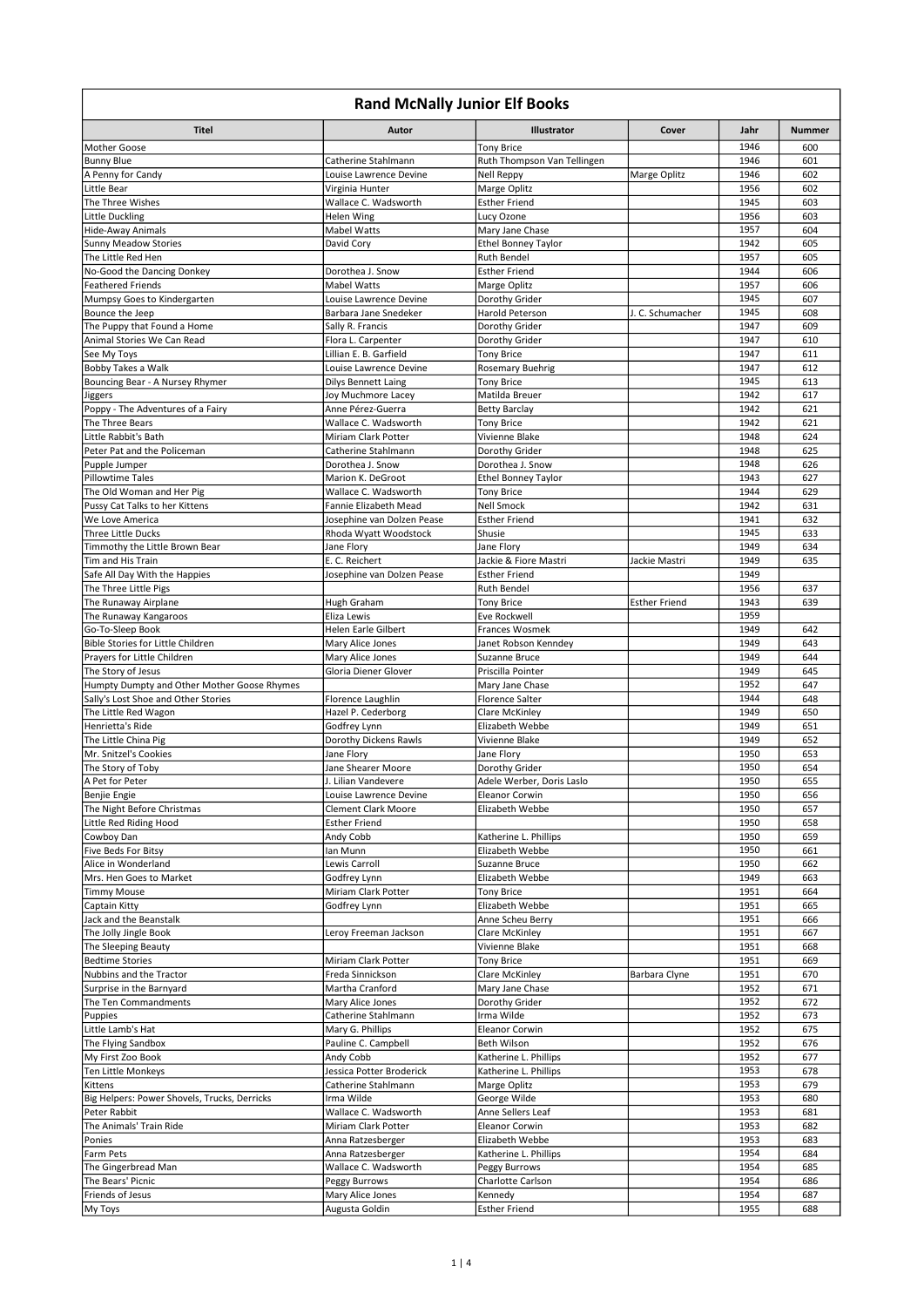| <b>Rand McNally Junior Elf Books</b>                     |                                                 |                                                    |               |              |               |  |
|----------------------------------------------------------|-------------------------------------------------|----------------------------------------------------|---------------|--------------|---------------|--|
| <b>Titel</b>                                             | Autor                                           | Illustrator                                        | Cover         | Jahr         | <b>Nummer</b> |  |
| <b>Baby Animals</b>                                      | Naoma Zimmermann                                | Marge Oplitz                                       |               | 1955         | 689           |  |
| Mary Had a Little Lamb                                   |                                                 | Gavy                                               |               | 1955         | 690           |  |
| Mrs. Duck's Lovely Day                                   | Vivienne Blake                                  | Vivienne Blake                                     |               | 1955         | 691           |  |
| God is Good                                              | Mary Alice Jones                                | Elizabeth Webbe                                    |               | 1955         | 692           |  |
| <b>Butterball the Little Chick</b>                       | Helen Wing                                      | Mary Jane Chase                                    |               | 1955         | 693           |  |
| <b>ABC Book</b><br>Little Deer                           | Josephine Pease<br>Naoma Zimmerman              | Dorothy Grider<br>Marge Oplitz                     | Jean Morey    | 1954<br>1956 | 694<br>696    |  |
| Rock-A-Bye Baby and Other Nursery Rhymes                 |                                                 | Mary Jane Chase                                    |               | 1956         | 697           |  |
| Noah's Ark                                               | Dorothy Bell Briggs                             | <b>Tony Brice</b>                                  |               | 1946         | 698           |  |
| Animal Mothers and Babies                                | Anna Ratzesberger                               | <b>Photos</b>                                      |               | 1956         | 699           |  |
| The Story of Toby                                        | Jane Shearer Moore                              | Dorothy Grider                                     |               | 1950         | 8000          |  |
| The Jolly Jingle Book                                    | Leroy Freeman Jackson                           | Clare McKinley                                     |               | 1951         | 8001          |  |
| Five Beds For Bitsy                                      | Ian Munn                                        | Elizabeth Webbe                                    |               | 1950         | 8002          |  |
| Mrs. Duck's Lovely Day                                   | Vivienne Blake                                  | Vivienne Blake                                     |               | 1955         | 8003          |  |
| Alexander Kitten                                         | Jessica Potter Broderick                        | Marge Oplitz                                       |               | 1959         | 8003          |  |
| Little Red Riding Hood                                   | <b>Esther Friend</b>                            |                                                    |               | 1950         | 8004          |  |
| The Runaway Kangaroos<br>Mailman Mike                    | Eliza Lewis<br><b>Mabel Watts</b>               | Eve Rockwell<br>Jean Tamburine                     |               | 1959<br>1959 | 8004<br>8005  |  |
| Cinderella                                               |                                                 | Mary Jane Chase                                    |               | 1966         | 8005          |  |
| The Three Little Pigs                                    |                                                 | <b>Ruth Bendel</b>                                 |               | 1956         | 8006          |  |
| Fireman Joe                                              | Virginia Hunter                                 | Elizabeth Webbe                                    |               | 1959         | 8006          |  |
| Little Elephant                                          | Jessica Potter Broderick                        | Lucy Ozone                                         |               | 1959         | 8007          |  |
| Benjie Engie                                             | Louise Lawrence Devine                          | <b>Eleanor Corwin</b>                              |               | 1950         | 8008          |  |
| Cowboy Dan                                               | Andy Cobb                                       | Katherine L. Phillips                              |               | 1950         | 8009          |  |
| Surprise in the Barnyard                                 | Martha Cranford                                 | Mary Jane Chase                                    |               | 1952         | 8010          |  |
| Little Bo-Peep                                           | Helen Wing                                      | Mary Jane Chase                                    |               | 1966         | 8010          |  |
| Timmothy the Little Brown Bear                           | Jane Flory                                      | Jane Flory                                         |               | 1949         | 8011          |  |
| Little Elephant                                          | Jessica Potter Broderick                        | Lucy Ozone                                         |               | 1959         | 8011          |  |
| <b>Mother Goose</b><br>Bible Stories for Little Children |                                                 | <b>Tony Brice</b>                                  |               | 1946<br>1949 | 8012<br>8013  |  |
| Prayers for Little Children                              | Mary Alice Jones<br>Mary Alice Jones            | Janet Robson Kenndey<br>Suzanne Bruce              |               | 1949         | 8014          |  |
| The Story of Jesus                                       | Gloria Diener Glover                            | Priscilla Pointer                                  |               | 1949         | 8015          |  |
| The Ten Commandments                                     | Mary Alice Jones                                | Dorothy Grider                                     |               | 1952         | 8016          |  |
| Peter Rabbit                                             | Wallace C. Wadsworth                            | Anne Sellers Leaf                                  |               | 1953         | 8017          |  |
| God is Good                                              | Mary Alice Jones                                | Elizabeth Webbe                                    |               | 1955         | 8018          |  |
| <b>Timmy Mouse</b>                                       | Miriam Clark Potter                             | <b>Tony Brice</b>                                  |               | 1951         | 8019          |  |
| Farm Animals                                             | Naoma Zimmerman                                 | Irma Wilde                                         |               | 1966         | 8019          |  |
| My First Zoo Book                                        | Andy Cobb                                       | Katherine L. Phillips                              |               | 1952         | 8020          |  |
| The Gingerbread Man                                      | Wallace C. Wadsworth                            | Peggy Burrows                                      |               | 1954         | 8021          |  |
| Friends of Jesus                                         | Mary Alice Jones<br>Catherine Stahlmann         | Kennedy                                            |               | 1954         | 8022<br>8023  |  |
| <b>Bunny Blue</b><br>The Little Red Hen                  |                                                 | Ruth Thompson Van Tellingen<br><b>Ruth Bendel</b>  |               | 1946<br>1957 | 8023          |  |
| Little Lamb's Hat                                        | Mary G. Phillips                                | <b>Eleanor Corwin</b>                              |               | 1952         | 8024          |  |
| My Animal Picture Book                                   | Virginia Hunter                                 | Marge Oplitz                                       |               | 1959         | 8025          |  |
| Noah and His Ark                                         | Dorothy Bell Briggs                             | <b>Tony Brice</b>                                  |               | 1946         | 8026          |  |
| My Toys                                                  | Augusta Goldin                                  | <b>Esther Friend</b>                               |               | 1955         | 8026          |  |
| Nubbins and the Tractor                                  | Freda Sinnickson                                | Clare McKinley                                     | Barbara Clyne | 1951         | 8027          |  |
| Snow White and the Seven Dwarfs                          |                                                 | Irma Wilde                                         |               | 1959         | 8027          |  |
| Snow White and the Seven Dwarfs                          |                                                 | Irma Wilde                                         |               | 1959         | 8028          |  |
| Little Penguin<br>Little Duckling                        | Carrie Rarick<br>Helen Wing                     | Vivienne Blake De Muth<br>Lucy Ozone               |               | 1960<br>1956 | 8028<br>8029  |  |
| The Little Red Hen                                       |                                                 | Ruth Bendel                                        |               | 1957         | 8030          |  |
| Animal Stories We Can Read                               | Flora L. Carpenter                              | Dorothy Grider                                     |               | 1947         | 8031          |  |
| Little Toy Train                                         | Catherine Stahlmann                             | Dean Bryant                                        |               | 1965         | 8031          |  |
| <b>Butterball the Little Chick</b>                       | Helen Wing                                      | Mary Jane Chase                                    |               | 1955         | 8032          |  |
| The Puppy that Found a Home                              | Sally R. Francis                                | Dorothy Grider                                     |               | 1947         | 8033          |  |
| Jack and the Beanstalk                                   |                                                 | Anne Scheu Berry                                   |               | 1951         | 8034          |  |
| Farm Pets                                                | Anna Ratzesberger                               | Katherine L. Phillips                              |               | 1954         | 8034          |  |
| <b>Bedtime Stories</b>                                   | Miriam Clark Potter<br>Wallace C. Wadsworth     | <b>Tony Brice</b>                                  |               | 1951         | 8035          |  |
| The Three Bears<br>Mrs. Hen Goes to Market               | Godfrey Lynn                                    | <b>Tony Brice</b><br>Elizabeth Webbe               |               | 1942<br>1949 | 8036<br>8036  |  |
| Puppies                                                  | Catherine Stahlmann                             | Irma Wilde                                         |               | 1952         | 8037          |  |
| The Story of the Old King Cole                           | Daphne Doward Hogstrom                          | Anne Sellers Leaf                                  |               | 1975         | 8037          |  |
| ABC Book                                                 | Josephine Pease                                 | Dorothy Grider                                     | Jean Morey    | 1955         | 8038          |  |
| Little Max the Cement Mixer                              | Renee Bartkowski                                | Robert Doremus                                     |               | 1975         | 8038          |  |
| The Three Little Pigs                                    |                                                 | Ruth Bendel                                        |               | 1956         | 8039          |  |
| The Animals' Train Ride                                  | Miriam Clark Potter                             | Eleanor Corwin                                     |               | 1953         | 8040          |  |
| Farm Pets                                                | Anna Ratzesberger                               | Katherine L. Phillips                              |               | 1954         | 8041          |  |
| Peter Pat and the Policeman                              | Catherine Stahlmann                             | Dorothy Grider                                     |               | 1948         | 8042          |  |
| A Pet for Peter<br>Ten Little Monkeys                    | J. Lilian Vandevere<br>Jessica Potter Broderick | Adele Werber, Doris Laslo<br>Katherine L. Phillips | Barbara Clyne | 1950<br>1953 | 8043<br>8044  |  |
| Tim and His Train                                        | E. C. Reichert                                  | Jackie & Fiore Mastri                              | Jackie Mastri | 1949         | 8045          |  |
| Mary Had a Little Lamb                                   |                                                 | Gavy                                               |               | 1955         | 8045          |  |
| Mr. Snitzel's Cookies                                    | Jane Flory                                      | Jane Flory                                         |               | 1950         | 8046          |  |
| Big Helpers: Power Shovels, Trucks, Derricks             | Irma Wilde                                      | George Wilde                                       |               | 1953         | 8047          |  |
| Wild Babies                                              | Dr. Lester E. Fisher                            | Carl & Mary Hague                                  |               | 1971         | 8047          |  |
| Little Red Riding Hood                                   | <b>Esther Friend</b>                            |                                                    |               | 1950         | 8048          |  |
| Captain Kitty                                            | Godfrey Lynn                                    | Elizabeth Webbe                                    |               | 1951         | 8049          |  |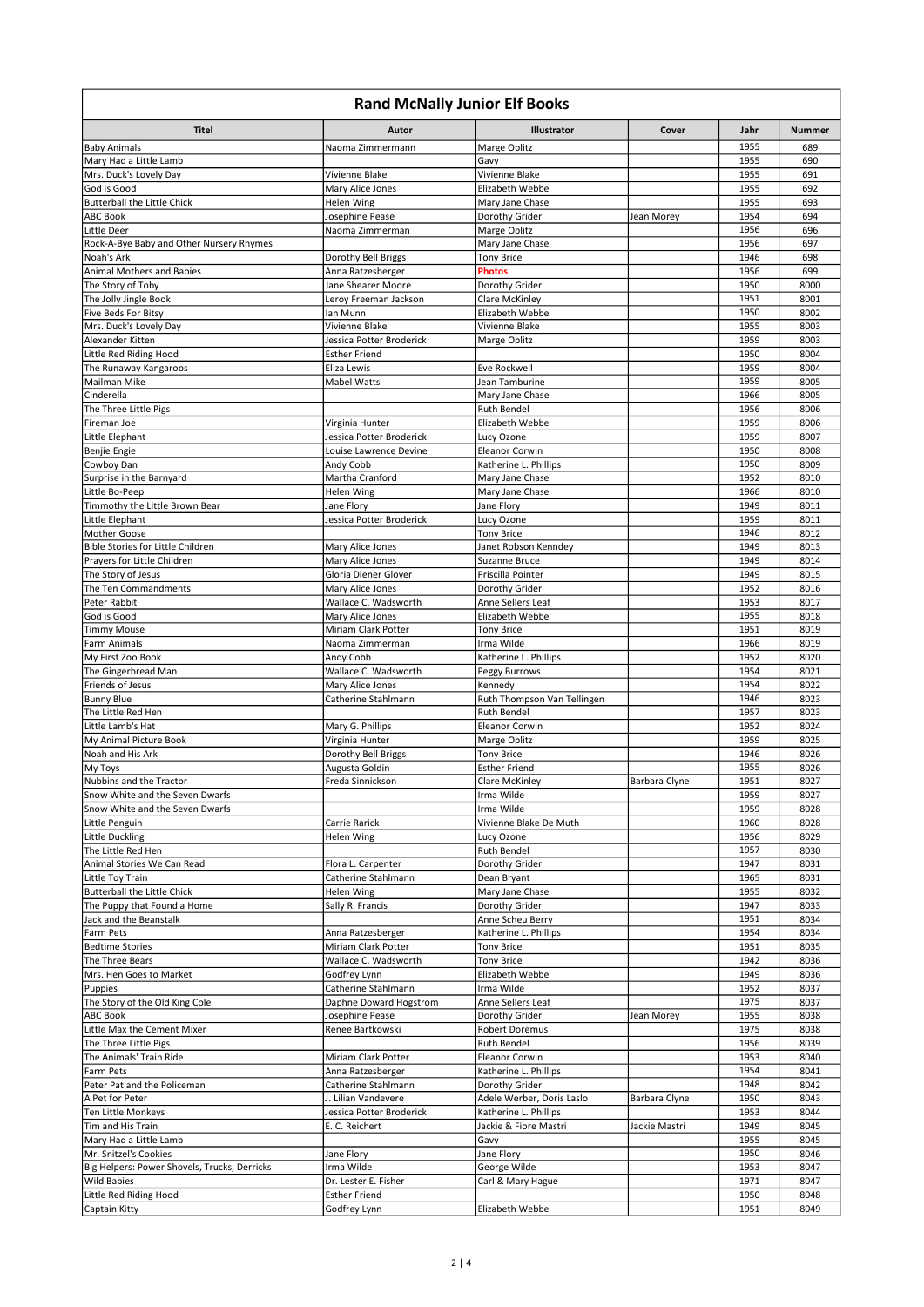| <b>Rand McNally Junior Elf Books</b>                         |                                               |                                        |                |              |               |
|--------------------------------------------------------------|-----------------------------------------------|----------------------------------------|----------------|--------------|---------------|
| <b>Titel</b>                                                 | Autor                                         | Illustrator                            | Cover          | Jahr         | <b>Nummer</b> |
| The Sleeping Beauty                                          |                                               | Vivienne Blake                         |                | 1951         | 8050          |
| My Toys                                                      | Augusta Goldin                                | <b>Esther Friend</b>                   |                | 1955         | 8051          |
| My Magic Telephone                                           | Daphne Doward Hogstrom                        | Sharon Kane                            |                | 1975         | 8051          |
| Mumpsy Goes to Kindergarten                                  | Louise Lawrence Devine                        | Dorothy Grider                         |                | 1945         | 8052          |
| No-Good the Dancing Donkey                                   | Dorothea J. Snow                              | <b>Esther Friend</b>                   |                | 1944         | 8053          |
| Bouncing Bear - A Nursey Rhymer<br>The House That Jack Build | <b>Dilys Bennett Laing</b>                    | <b>Tony Brice</b><br><b>Tony Brice</b> |                | 1945<br>1942 | 8054<br>8055  |
| Milkman Bill                                                 | Jessica Potter Broderick                      | Jean Tamburine                         |                | 1960         | 8056          |
| Little Penguin                                               | Carrie Rarick                                 | Vivienne Blake De Muth                 |                | 1960         | 8057          |
| Humpty Dumpty and Other Mother Goose Rhymes                  |                                               | Mary Jane Chase                        |                | 1952         | 8058          |
| The Town Mouse and the Country Mouse                         |                                               | Anne Sellers Leaf                      |                | 1973         | 8058          |
| The Little China Pig                                         | Dorothy Dickens Rawls                         | Vivienne Blake                         |                | 1949         | 8059          |
| Pussy Cat Talks to her Kittens                               | Fannie Elizabeth Mead                         | Nell Smock                             | Elizabeth Webb | 1942         | 8060          |
| The Three Wishes                                             | Wallace C. Wadsworth                          | <b>Esther Friend</b>                   | Barbara Clyne  | 1945         | 8061          |
| My Truck Book                                                | <b>Mabel Watts</b>                            | George Wilde                           |                | 1960         | 8062          |
| <b>Animal Mysteries</b>                                      | Dr. Lester E. Fisher                          | Carl & Mary Hague                      |                | 1971         | 8062          |
| Little Rabbit's Bath                                         | Miriam Clark Potter                           | Vivienne Blake                         |                | 1948         | 8063          |
| Three Little Ducks<br>The Three Bears                        | Rhoda Wyatt Woodstock<br>Wallace C. Wadsworth | Shusie<br><b>Tony Brice</b>            | Elizabeth Webb | 1945<br>1942 | 8064<br>8065  |
| The Bremen Town Musicians                                    |                                               | Irma Wilde                             |                | 1960         | 8066          |
| The Cock, the Mouse and the Little Red Hen                   |                                               | Helen Adler                            |                | 1960         | 8067          |
| Mother Goose                                                 |                                               | Anne Sellers Leaf                      |                | 1962         | 8067          |
| Once Upon a Time                                             |                                               | Elizabeth Webbe                        |                | 1950         | 8068          |
| God Loves Me                                                 | Mary Alice Jones                              | Elizabeth Webbe                        |                | 1961         | 8069          |
| What Can I Do?                                               | Lewis H. Conarroe                             | Helen Adler                            |                | 1961         | 8070          |
| <b>Baby Animals</b>                                          | Naoma Zimmermann                              | Marge Oplitz                           |                | 1955         | 8071          |
| Little Bear                                                  | Virginia Hunter                               | Marge Oplitz                           |                | 1956         | 8072          |
| Go-To-Sleep Book                                             | Helen Earle Gilbert                           | <b>Frances Wosmek</b>                  |                | 1949         | 8073          |
| Jesus and the Children                                       | Mary Alice Jones                              | <b>Eleanor Corwin</b>                  |                | 1961         | 8074          |
| The Little Red Wagon<br>Myrtle Turtle                        | Hazel P. Cederborg<br>Diane Sherman           | Clare McKinley<br>Jean Tamburine       |                | 1949<br>1961 | 8075<br>8076  |
| Little Fox                                                   | <b>Mabel Watts</b>                            | Irma Wilde                             |                | 1961         | 8077          |
| Animal Mothers and Babies                                    | Anna Ratzesberger                             | <b>Photos</b>                          |                | 1956         | 8078          |
| Rock-A-Bye Baby and Other Nursery Rhymes                     |                                               | Mary Jane Chase                        |                | 1956         | 8079          |
| Little Deer                                                  | Naoma Zimmerman                               | Marge Oplitz                           |                | 1956         | 8080          |
| Little Raccoon                                               | Mabel Watts                                   | Jean Tamburine                         |                | 1961         | 8081          |
| The Doll House                                               | Helen Adler                                   | Helen Adler                            |                | 1961         | 8082          |
| Hide-Away Animals                                            | Mabel Watts                                   | Mary Jane Chase                        |                | 1957         | 8083          |
| The Bears' Picnic                                            | Peggy Burrows                                 | Charlotte Carlson                      |                | 1954         | 8084          |
| Kittens                                                      | Catherine Stahlmann                           | Marge Oplitz                           |                | 1953         | 8085          |
| The Baby Jesus<br>Little Yellow Chick                        | Mary Alice Jones                              | Elizabeth Webbe<br>Helen Adler         |                | 1961<br>1961 | 8086          |
| Mary Had a Little Lamb                                       | lan Munn                                      | Gavy                                   |                | 1955         | 8087<br>8088  |
| Ponies                                                       | Anna Ratzesberger                             | Elizabeth Webbe                        |                | 1953         | 8089          |
| Birds                                                        | Mabel Watts                                   | Marge Oplitz                           |                | 1957         | 8090          |
| <b>Feathered Friends</b>                                     | <b>Mabel Watts</b>                            | Marge Oplitz                           |                | 1957         | 8090          |
| Mrs. Duck's Lovely Day                                       | Vivienne Blake                                | Vivienne Blake                         |                | 1955         | 8091          |
| See My Toys                                                  | Lillian E. B. Garfield                        | <b>Tony Brice</b>                      |                | 1947         | 8092          |
| A Penny for Candy                                            | Louise Lawrence Devine                        | <b>Nell Reppy</b>                      | Marge Oplitz   | 1946         | 8093          |
| Jumping Jack                                                 | Diane Sherman                                 | Anne Sellers Leaf                      |                | 1962         | 8094          |
| A Child's Garden of Verses                                   | Robert Louis Stevenson                        | Elizabeth Webbe                        |                | 1962         | 8095          |
| The Owl and the Pussy-Cat and Calico Pie<br>Little Tiger     | <b>Edward Lear</b><br>Mabel Watts             | Irma Wilde<br>Jean Tamburine           |                | 1962<br>1962 | 8096<br>8097  |
| Policeman Dan                                                | Virginia Hunter                               | George Wilde                           |                | 1962         | 8098          |
| What Does Baby See?                                          |                                               | Dorothy Grider                         |                | 1962         | 8099          |
| Little Beaver                                                | Maria M. Di Valentin                          | John Hawkinson                         |                | 1963         | 8100          |
| Jiggers                                                      | Joy Muchmore Lacey                            | Matilda Breuer                         |                | 1943         | 8101          |
| <b>Sunny Meadow Stories</b>                                  | David Cory                                    | Helen Eagle                            |                | 1963         | 8102          |
| Baby's Animal Toys                                           | Mabel Watts                                   | Mary Jane Chase                        |                | 1963         | 8103          |
| The Story of Little Jack Horner                              | Helen Wing                                    | Anne Sellers Leaf                      |                | 1963         | 8104          |
| Lancelot                                                     | Marjorie Barrows                              | Jean Tamburine                         |                | 1963         | 8105          |
| <b>Hickory Dickory Dock</b>                                  | Helen Wing                                    | Eleanor Corwin                         |                | 1964         | 8106          |
| The Animal Fair<br>The Three Little Kittens                  | Ellen Wilkie                                  | Herbert Kane<br>Vivienne Blake         |                | 1967<br>1964 | 8107<br>8108  |
| Tie My Shoe                                                  | Helen Wing                                    | Sharon Kane                            |                | 1964         | 8109          |
| Little Bird                                                  | Catherine Stahlmann                           | Irma Wilde                             |                | 1964         | 8110          |
| Little Donkey                                                | Jessica Potter Broderick                      | Jean Tamburine                         |                | 1964         | 8111          |
| God's Plan for Growing Things                                | Mary Alice Jones                              | Irma Wilde                             |                | 1964         | 8112          |
| Jesus Who Helped People                                      | Mary Alice Jones                              | Manning De V. Lee                      |                | 1964         | 8113          |
| Me, Myself and god                                           | Mary Alice Jones                              | Dorothy Grider                         |                | 1965         | 8115          |
| The Animals' Tea Party                                       | Helen Wing                                    | Irma Wilde                             |                | 1965         | 8116          |
| Little Boy Blue's Horn                                       | Helen Wing                                    | Irma Wilde                             |                | 1965         | 8117          |
| The Animals' Bus Ride                                        | Helen Wing                                    | Irma Wilde                             |                | 1965         | 8118          |
| Peek-a-Boo and Other Games for Toddlers                      |                                               | Sharon Kane                            |                | 1965         | 8119          |
| I Like<br>Peter and His Prayers                              | Rose Saffron<br>Susan Bromley Down            | George Armstrong<br>Dorothy Grider     |                | 1965<br>1966 | 8120<br>8122  |
| Cinderella                                                   |                                               | Mary Jane Chase                        |                | 1966         | 8123          |
| The Animals' Boat Ride                                       | Helen Wing                                    | Racey Helps                            |                | 1966         | 8124          |